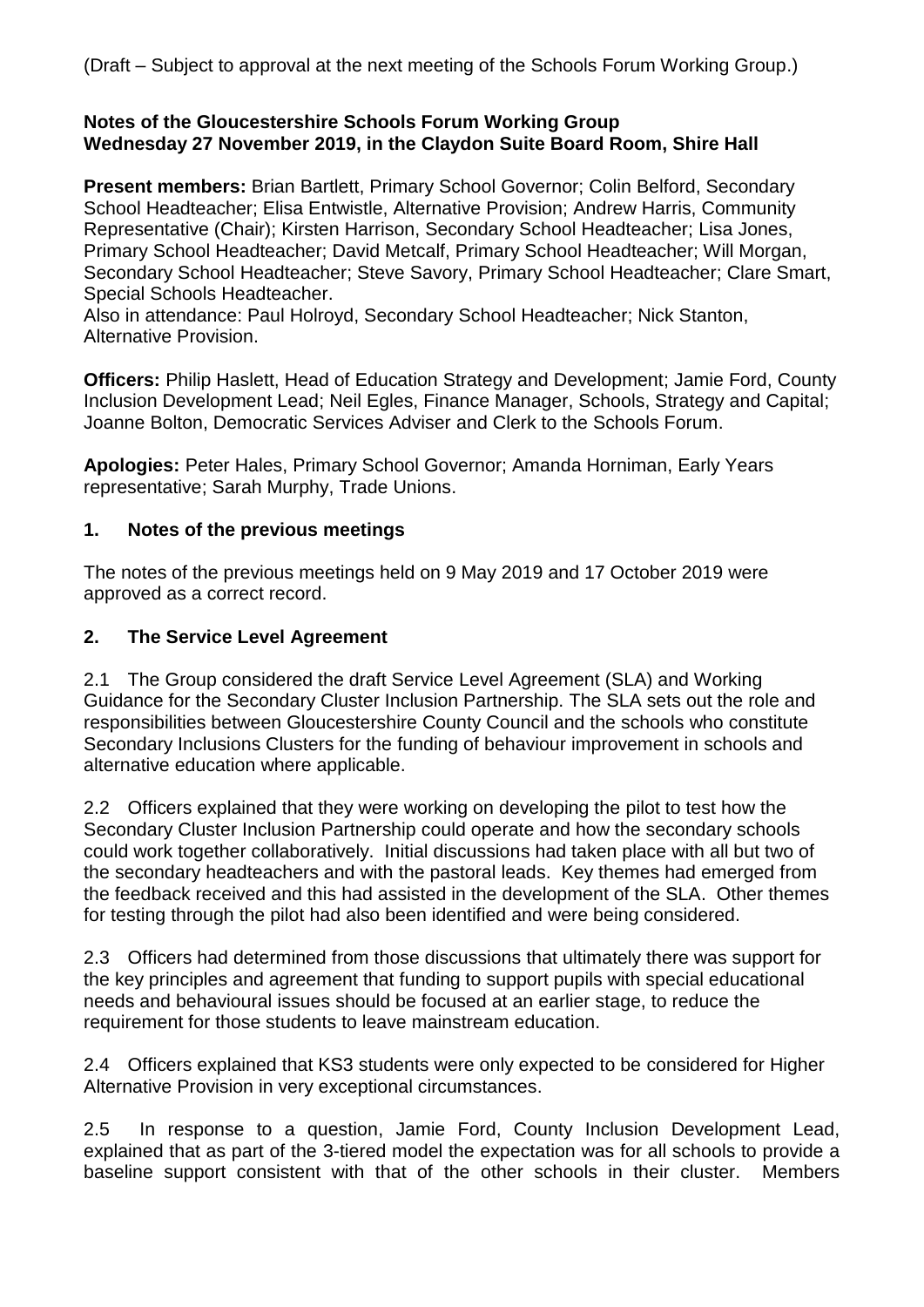emphasised that the definition of the expected baseline needed to be made clear to all schools. A member commented that baseline support provision implied that schools would have access to a range of professional services; schools would need to be able to access this on a timely basis when required.

2.6 A question was asked on who or which services would form the 'Team around the Cluster', and whether there would be any capacity within the system to provide this given how over-stretched the system was. Officers confirmed that discussions were taking place with the relevant teams. An element of pump-priming to rearrange and enhance capacity would be required, the details of which were being worked on. Funding would also become available to finance those support services, following the reduction in permanent exclusions and associated costs, resulting from the new way of working.

2.7 The County Inclusion Development Lead explained that funds would be devolved in several chunks throughout the year to enable review at each stage. Schools would need to sign up to the SLA to have access to the cluster funding. The Group emphasised that the governing body of schools would also need to be signed up to the SLA not just the headteachers.

2.8 Officers were working on how schools could advocate within their local inclusion cluster to decide how best the needs could be met, and to allocate funding and commission services effectively to provide value. The third sector was keen to be involved. It was recognised that schools were in need of increased social care support and consideration would need to be given as this could be provided.

2.9 A member raised concerns in relation to how realistic the proposed timeline of the pilot was when taking into account the associated transitional issues. Officers recognised that it was critical that the resulting model was effective, and that there was a stable transition. It was acknowledged that the pilot may need to start later than planned, and run for an extended period if necessary.

2.10 Elisa Entwistle, Alternative Provision representative, pointed out that the cost of Alternative Provision would need to increase if the number of pupils on roll decreased. She emphasised that under the current timeline there would be a timing issue of when the Alternative Provision Service would know enough about what budget/SLA funding was to be allocated, to be able to plan staffing levels. She commented that if the Alternative Provision service was reduced as a result of less funding, and then the pilot was not successful, the capacity would no longer be available unless it could be guaranteed during the pilot by the service continuing as before with same level of funding.

2.11 In response, the Head of Education Strategy and Development emphasised that ultimately a new way of working was required to improve young people's life chances. The pilot would provide a vast evaluation process on how the new model could work. Officers explained that they were conscious not to over resource the pilot, to avoid the risk of a false result.

2.12 It was noted that Gloucestershire had the highest level of permanent exclusions due to drug and alcohol related incidents than any other authority in the South West. This may be due to Gloucestershire schools enforcing a strict zero tolerance approach. It was also noted that Gloucestershire was the highest permanent excluding authority in the south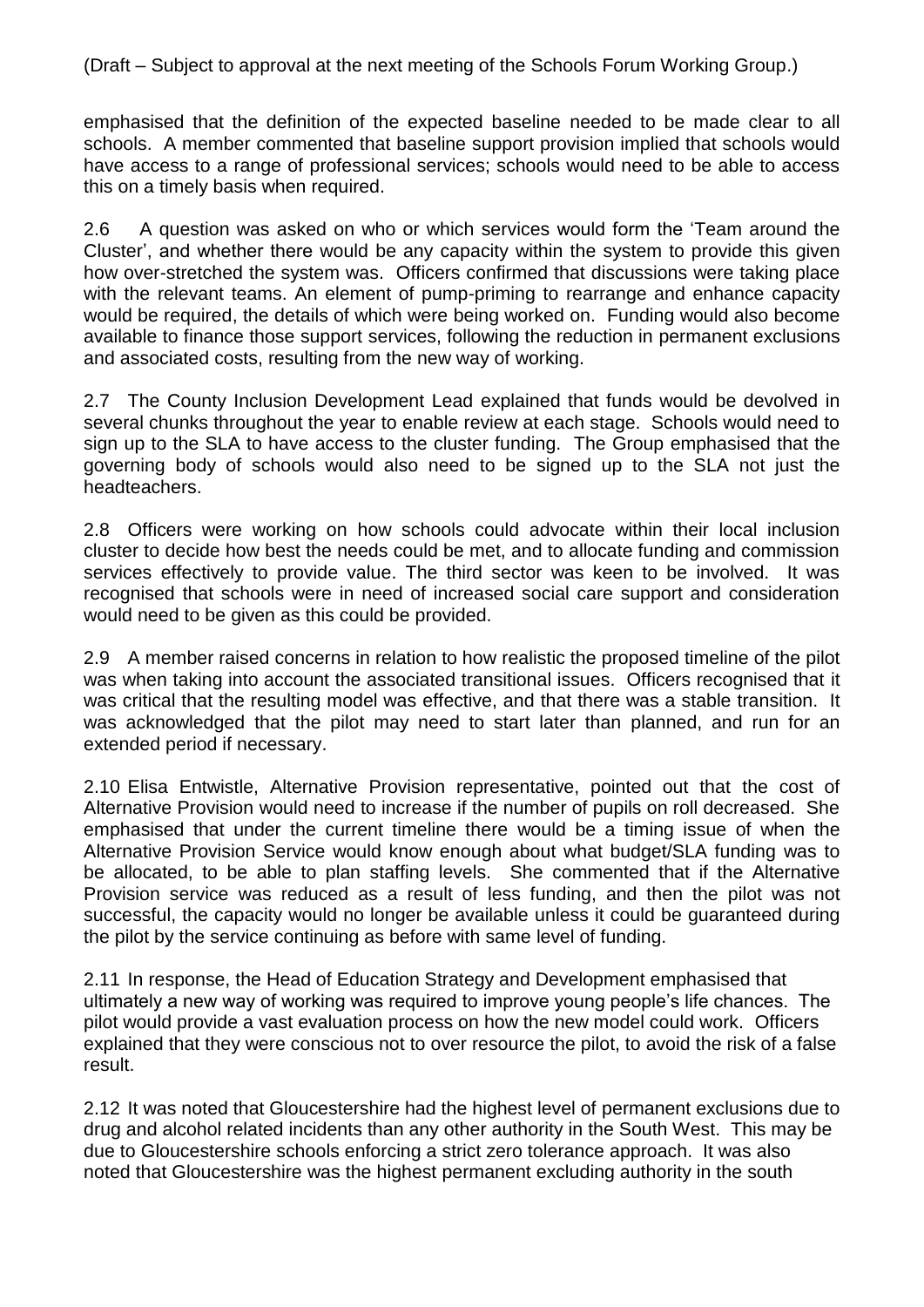west, but Gloucestershire's figures for fixed term exclusions were low in comparison to others.

2.13 There was recognition that early intervention was the key to preventing an exclusion. Officers acknowledged that there needed to be an improved strategy to allocate funding at an earlier stage, outside of the constrained and expensive Education Health and Care Plan process, such as through a My Plan or a My Plan Plus.

2.14 A member indicated that it would be of value for further data analysis to be undertaken on permanent exclusions, to identify if there were any reasons why the school had not been able to provide the support to prevent the permanent exclusion (e.g. an underlying problem not addressed fully and early enough).

2.15 A member pointed out that the success rate for Managed Moves was just 9%. She emphasised that the Managed Move Protocol required review, schools needed to work collectively and the focus should be looking at whether a Managed Move could be an effective way forward for the child much earlier than currently.

2.16 A member pointed out that the wording in the SLA regarding the responsibility for pupils in elective home education required revision. It currently implied that schools within the cluster would hold the responsibility, whilst the child was still being home educated.

2.17 In response to a question, the County Inclusion Development Lead explained that the Local Authority would appoint the Cluster Strategic Chair and the expectation was that the Chair would be a Locality Inclusion Lead from the Education Inclusion Service. The plan was for the Cluster Strategic Panels to meet at least twice a year, and to have a policy in place for means of communication in exceptional circumstances.

2.18 The Head of Education Strategy and Development informed the Group that work would continue on mapping out the pilot and establishing a more definitive timeline and point of transition. He anticipated there being two pilots in operation - one in Stroud and one in either the Forest of Dean or Cheltenham. At key points in the timeline schools would be asked to provide feedback to enable assessment of whether the pilot was working effectively and achieving its aims. During this period the focus would also be on establishing the future position and funding of Alternative Provision. He encouraged members of the Group to send any further feedback to him via email.

## **3 Funding Formula – Allocation of funding primary/secondary split**

3.1 The Group was informed of the proposals for the funding formula for the Local Inclusion Clusters. The proposed formula to allocate funding between primary and secondary schools involved two key elements:

3.2 The first was the additional needs factors in the National Funding Formula (NFF) (Low Prior Attainment, Deprivation and English as an Additional Language). This identified the incidence of where the pupils were and took into account the NFF value weightings applied to each of the additional needs elements.